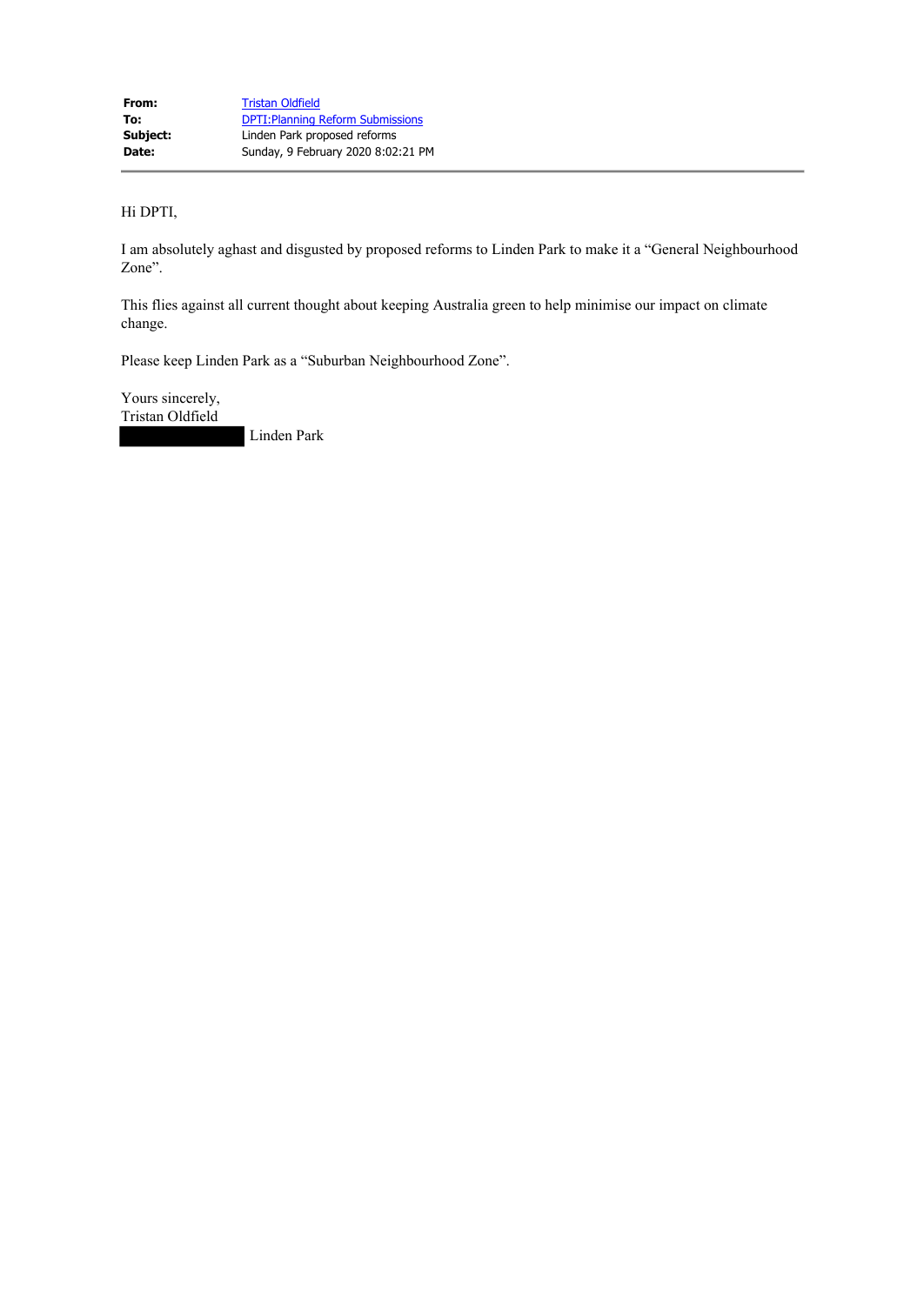## **COMPLETE**

**Time Spent:** 00:06:50 **IP Address:**

**Collector:** Web\_Link\_Prod (Web Link) **Started:** Sunday, February 09, 2020 7:14:46 PM **Last Modified:** Sunday, February 09, 2020 7:21:37 PM

Page 1: Planning and Design Code for South Australia

**Q1** Which part of the Planning and Design Code would you like to make a submission about?(Please click the circle to select which part of the Code you wish to comment on. You can also see which council areas are included in the rural and urban code via the links below.)

**My submission relates to Urban code. (click here for council areas)**

**- Rules of Interpretation** 

## Page 2: Planning and Design Code for South AustraliaPersonal Details

**Q2** Please provide your contact details below (Name, Postcode & Email are mandatory)Please be advised that your submission will be made publicly available on the SA Planning Portal.

| Name                                                 | <b>Tristan Oldfield</b>                                                                                                                                                                              |
|------------------------------------------------------|------------------------------------------------------------------------------------------------------------------------------------------------------------------------------------------------------|
| Address                                              |                                                                                                                                                                                                      |
| Your Council Area                                    | <b>Burnside</b>                                                                                                                                                                                      |
| Suburbs/Town                                         | <b>Linden Park</b>                                                                                                                                                                                   |
| <b>State</b>                                         | <b>SA</b>                                                                                                                                                                                            |
| Postcode                                             | 5065                                                                                                                                                                                                 |
| Country                                              | <b>Australia</b>                                                                                                                                                                                     |
| <b>Email Address</b>                                 |                                                                                                                                                                                                      |
|                                                      |                                                                                                                                                                                                      |
| Page 3: Planning and Design Code for South Australia |                                                                                                                                                                                                      |
| Q3 Which sector do you associate yourself with?      | <b>General Public</b>                                                                                                                                                                                |
|                                                      |                                                                                                                                                                                                      |
| Page 4: Planning and Design Code for South Australia |                                                                                                                                                                                                      |
| Q4 Would you like to make comment on                 | Specific Topics for example : - Rules of Interpreta<br>- Zones and Sub-zones - Overlays - General<br>Provision - Mapping Land Use Definitions -<br>Administrative Definitions - Referrals - Table of |

**Amendments**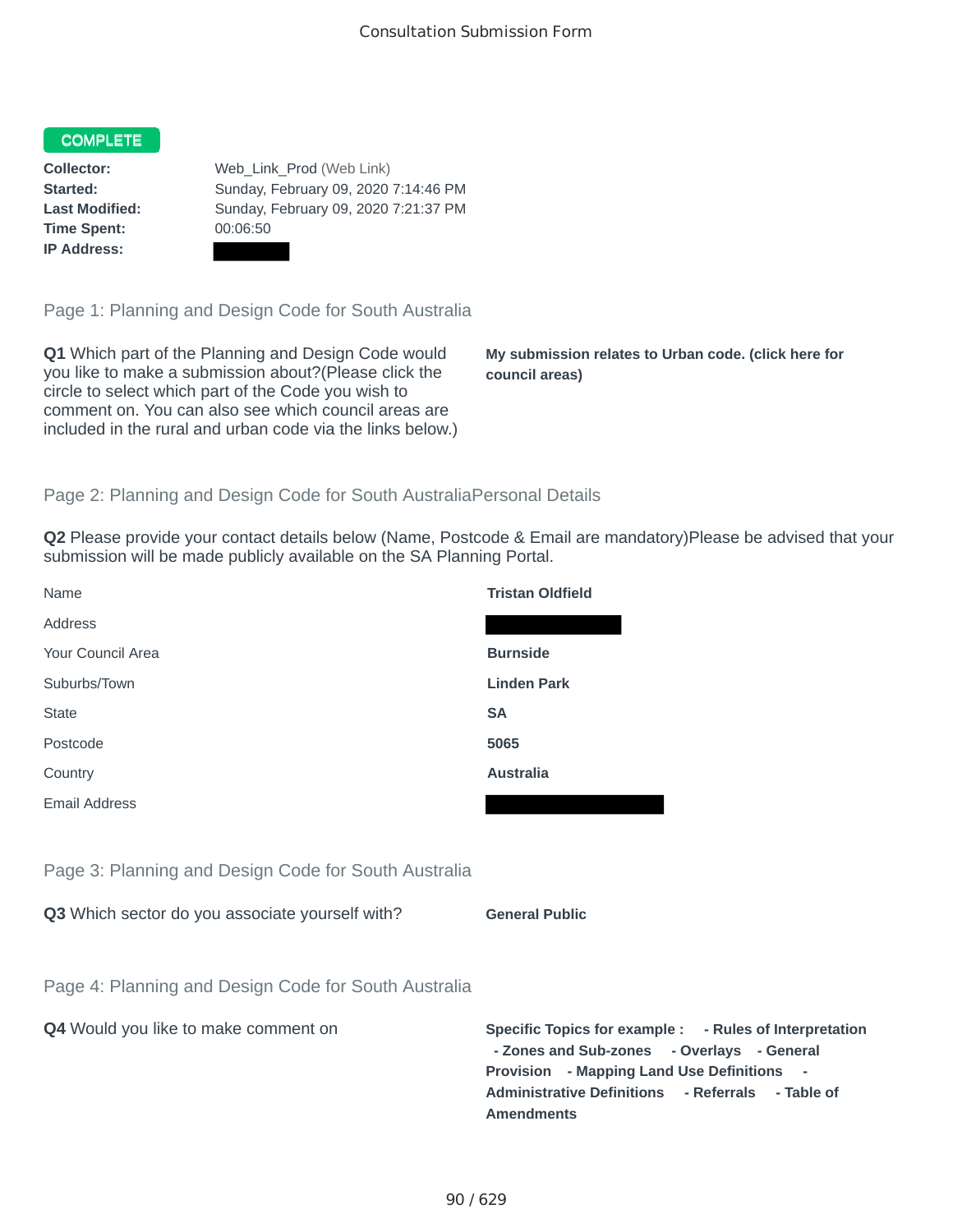| Page 5: Planning and Design Code for South Australia                                                            |                                         |
|-----------------------------------------------------------------------------------------------------------------|-----------------------------------------|
| <b>Q5</b> Enter your feedback for Rules of Interpretation                                                       | <b>Respondent skipped this question</b> |
| Q6 Enter your feedback for Referrals                                                                            | <b>Respondent skipped this question</b> |
| <b>Q7</b> Enter your feedback for Mapping                                                                       | <b>Respondent skipped this question</b> |
| <b>Q8</b> Enter your feedback for Table of Amendments                                                           | <b>Respondent skipped this question</b> |
| Page 6: Planning and Design Code for South Australia                                                            |                                         |
| Q9 Please enter your feedback for overlaysclick next at<br>the bottom of the page for next topic                | <b>Respondent skipped this question</b> |
| Page 7: Planning and Design Code for South Australia                                                            |                                         |
| Q10 Please enter your feedback for zones and<br>subzonesclick next at the bottom of the page for next<br>topic  | <b>Respondent skipped this question</b> |
| Page 8: Planning and Design Code for South Australia                                                            |                                         |
| Q11 Please enter your feedback for general policyclick<br>next at the bottom of the page for next topic         | <b>Respondent skipped this question</b> |
| Page 9: Planning and Design Code for South Australia                                                            |                                         |
| Q12 Please enter your feedback for Land use<br>Definitionclick next at the bottom of the page for next<br>topic | <b>Respondent skipped this question</b> |
| Page 10: Planning and Design Code for South Australia                                                           |                                         |
| Q13 Please enter your feedback for Admin<br>Definitionsclick next at the bottom of the page for next<br>topic   | <b>Respondent skipped this question</b> |
|                                                                                                                 |                                         |

Page 11: Planning and Design Code for South Australia